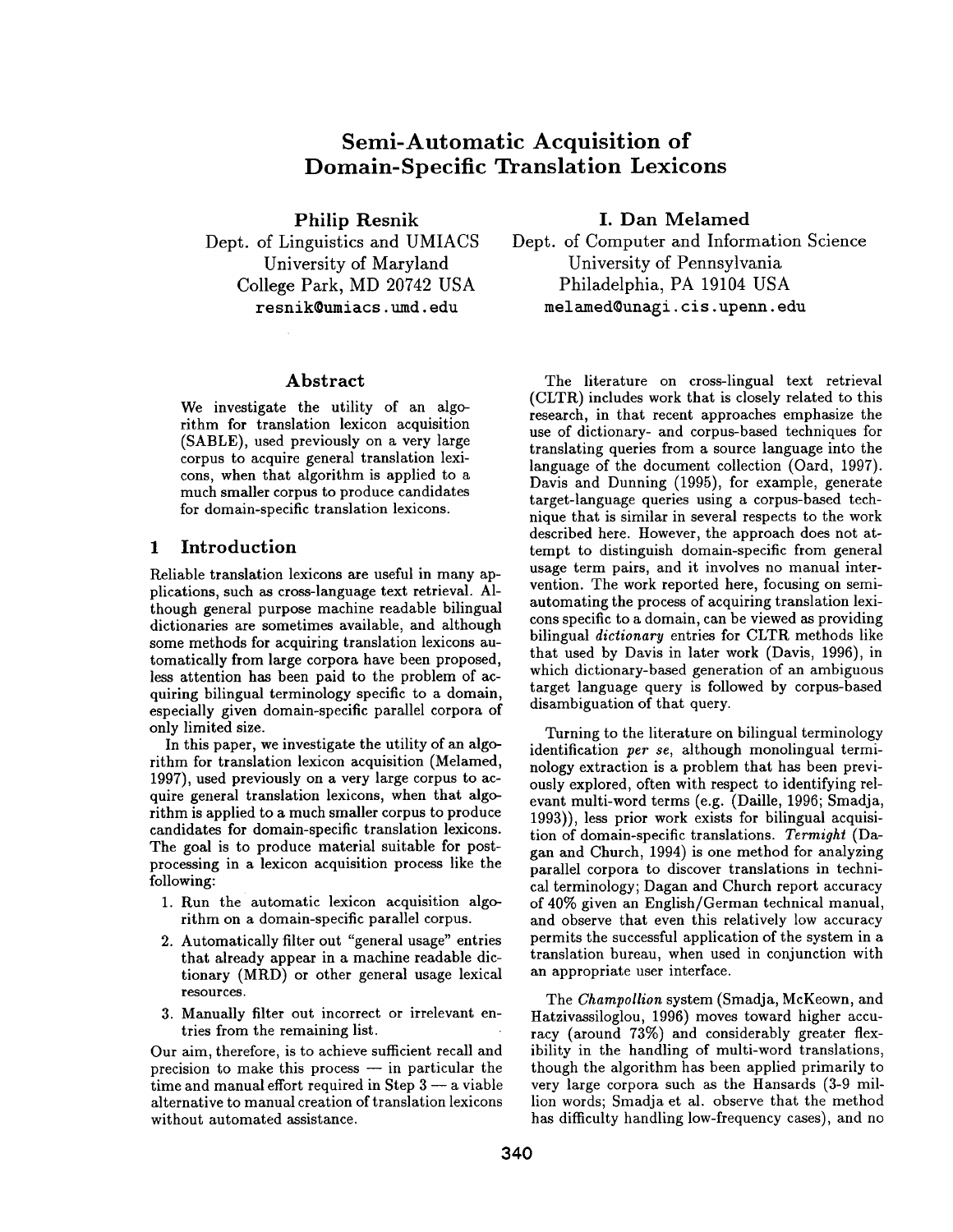attempt is made to distinguish corpus-dependent translations from general ones.

Daille et al. (1994) report on a study in which a small (200,000 word) corpus was used as the basis for extracting bilingual terminology, using a combination of syntactic patterns for identifying simple twoword terms monolingually, and a statistical measure for selecting related terms across languages. Using a manually constructed reference list, they report 70% precision.

The SABLE system (Melamed, 1996b) makes no attempt to handle collocations, but for single-word to single-word translations it offers a very accurate method for acquiring high quality translation lexicons from very large parallel corpora: Melamed reports 90+% precision at 90+% recall, when evaluated on sets of Hansards data of 6-7 million words. Previous work with SABLE does not attempt to address the question of domain-specific vs. general translations.

This paper applies the SABLE system to a much smaller (approximately 400,000 word) corpus in a technical domain, and assesses its potential contribution to the semi-automatic acquisition process outlined above, very much in the spirit of Dagan and Church (1994) and Daille et al. (1994), but beginning with a higher accuracy starting point and focusing on mono-word terms. In the remainder of the paper we briefly outline translation lexicon acquisition in the SABLE system, describe its application to a corpus of technical documentation, and provide a quantitative assessment of its performance.

# **2 SABLE**

SABLE (Scalable Architecture for Bilingual LExicography) is a turn-key system for producing clean broad-coverage translation lexicons from raw, unaligned parallel texts (bitexts). Its design is modular and minimizes the need for language-specific components, with no dependence on genre or word order similarity, nor sentence boundaries or other "anchors" in the input.

SABLE was designed with the following features in mind:

- *Independence from linguistic resources:* SABLE does not rely on any language-specific resources other than tokenizers and a heuristic for identifying word pairs that are mutual translations, though users can easily reconfigure the system to take advantage of such resources as languagespecific stemmers, part-of-speech taggers, and stop lists when they are available.
- *Black box functionality:* Automatic acquisition of translation lexicons requires only that the user provide the input bitexts and identify the two languages involved.
- *Robustness:* The system performs well even in the face of omissions or inversions in translations.
- *\* Scalability:* SABLE has been used successfully on input bitexts larger than 130MB.
- *\* Portability:* SABLE was initially implemented for French/English, then ported to Spanish/English and to Korean/English. The porting process has been standardized and documented (Melamed, 1996c).

The following is a brief description of SABLE's main components. A more detailed description of the entire system is available in (Melamed, 1997).

#### **2.1 Mapping Bitext Correspondence**

After both halves of the input bitext(s) have been tokenized, SABLE invokes the *Smooth Injective Map Recognizer (SIMR)* algorithm (Melamed, 1996a) and related components to produce a bitext map. A bitext map is an injective partial function between the character positions in the two halves of the bitext. Each point of correspondence  $(x, y)$  in the bitext map indicates that the word centered around character position  $x$  in the first half of the bitext is a translation of the word centered around character position  $y$  in the second half. SIMR produces bitext maps a few points at a time, by interleaving a point generation phase and a point selection phase.

SIMR is equipped with several "plug-in" matching heuristic modules which are based on cognates (Davis et al., 1995; Simard et al., 1992; Melamed, 1995) and/or "seed" translation lexicons (Chen, 1993). Correspondence points are generated using a subset of these matching heuristics; the particular subset depends on the language pair and the available resources. The matching heuristics all work at the word level, which is a happy medium between larger text units like sentences and smaller text units like character n-grams. Algorithms that map bitext correspondence at the phrase or sentences level are limited in their applicability to bitexts that have easily recognizable phrase or sentence boundaries, and Church (1993) reports that such bitexts are far more rare than one might expect. Moreover, even when these larger text units can be found, their size imposes an upper bound on the resolution of the bitext map. On the other end of the spectrum, character-based bitext mapping algorithms (Church, 1993; Davis et al., 1995) are limited to language pairs where cognates are common; in addition, they may easily be misled by superficial differences in formatting and page layout and must sacrifice precision to be computationally tractable.

SIMR filters candidate points of correspondence using a geometric pattern recognition algorithm. The recognized patterns may contain non-monotonic sequences of points of correspondence, to account for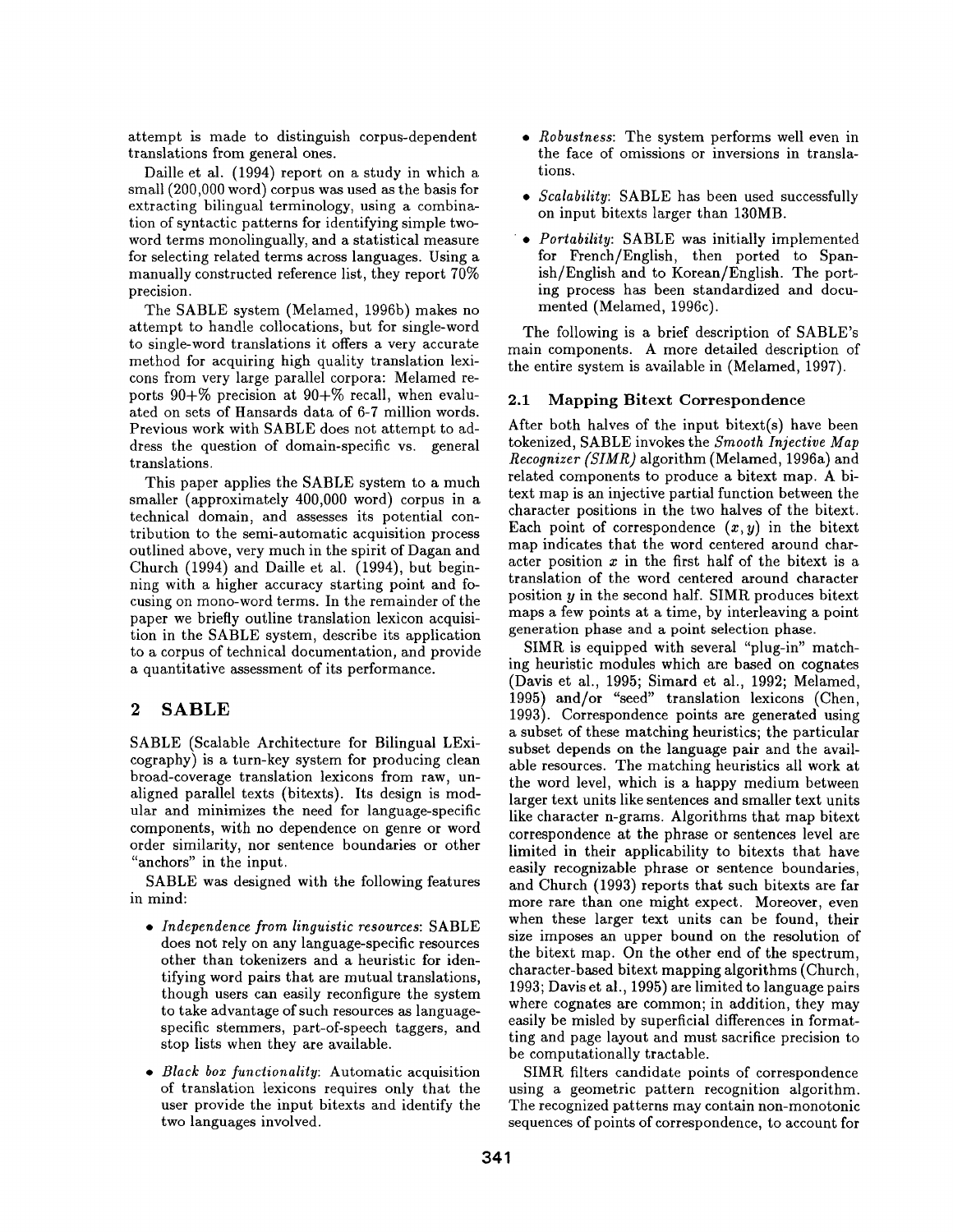

1oooooo 100000 lOOOO := ]000 **[ ~, 3rd plateau**   $\log \left( \frac{1}{2} \right)$  2nd plateau **loo** ~ ......... **1st plateau**   $10 \leftarrow$   $\leftarrow$   $\leftarrow$   $\leftarrow$   $\leftarrow$ **1| i i i i**  i 1oooo *12000*  0 2000 4000 6000 8000 Entry Number

Figure 2: *Translation lexicon entries proposed by SABLE exhibit plateaus of likelihood.* 

Figure 1: *Word token pairs whose co-ordinates lie between the dashed boundaries count as coocctlr'rence8.* 

word order differences between languages. The filtering algorithm can be efficiently interleaved with the point generation algorithm so that SIMR runs in linear time and space with respect to the size of the input bitext.

#### **2.2 Translation Lexicon Extraction**

Since bitext maps can represent crossing correspondences, they are more general than "alignments" (Melamed, 1996a). For the same reason, bitext maps allow a more general definition of token cooccurrence. Early efforts at extracting translation **lexicons** from bitexts deemed two tokens to co-occur if they occurred in aligned sentence pairs (Gale and Church, 1991). SABLE counts two tokens as cooccurring if their point of correspondence lies within a short distance  $\delta$  of the interpolated bitext map in the bitext space, as illustrated in Figure 1. To ensure that interpolation is well-defined, minimal sets of non-monotonic points of correspondence are replaced by the lower left and upper right corners of their minimum enclosing rectangles (MERs).

SABLE uses token co-occurrence statistics to induce an initial translation lexicon, using the method described in (Melamed, 1995). The *iterative filtering*  module then alternates between estimating the most likely translations among word tokens in the bitext and estimating the most likely translations between word types. This re-estimation paradigm was pioneered by Brown et al. (1993). However, their models were not designed for human inspection, and though some have tried, it is not clear how to extract translation lexicons from their models (Wu and Xia, 1995). In contrast, SABLE automatically constructs an explicit translation lexicon, the lexicon consisting

of word type pairs that are not filtered out during the re-estimation cycle. Neither of the translation lexicon construction modules pay any attention to word order, so they work equally well for language pairs with different word order.

#### **2.3 Thresholding**

Translation lexicon recall can be automatically computed with respect to the input bitext (Melamed, 1996b), so SABLE users have the option of specifying the recall they desire in the output. As always, there is a tradeoff between recall and precision; by default, SABLE will choose a likelihood threshold that is known to produce reasonably high precision.

## 3 Evaluation in a Technical Domain

#### **3.1 Materials Evaluated**

The SABLE system was run on a corpus comprising parallel versions of Sun Microsystems documentation ("Answerbooks") in French (219,158 words) and English (191,162 words). As Melamed (1996b) observes, SABLE's output groups naturally according to "plateaus" of likelihood (see Figure 2). The translation lexicon obtained by running SABLE on the Answerbooks contained 6663 French-English content-word entries on the 2nd plateau or higher, including 5464 on the 3rd plateau or higher. Table 1 shows a sample of 20 entries selected at random from the Answerbook corpus output on the 3rd plateau and higher. Exact matches, such as *cpio/cpio* or *clock/clock,* comprised roughly 18% of the system's output.

In order to eliminate likely general usage entries from the initial translation lexicon, we automatically filtered out all entries that appeared in a French-English machine-readable dictionary (MRD) (Cousin, Allain, and Love, 1991). 4071 entries remained on or above the 2nd likelihood plateau, including 3135 on the 3rd likelihood plateau or higher.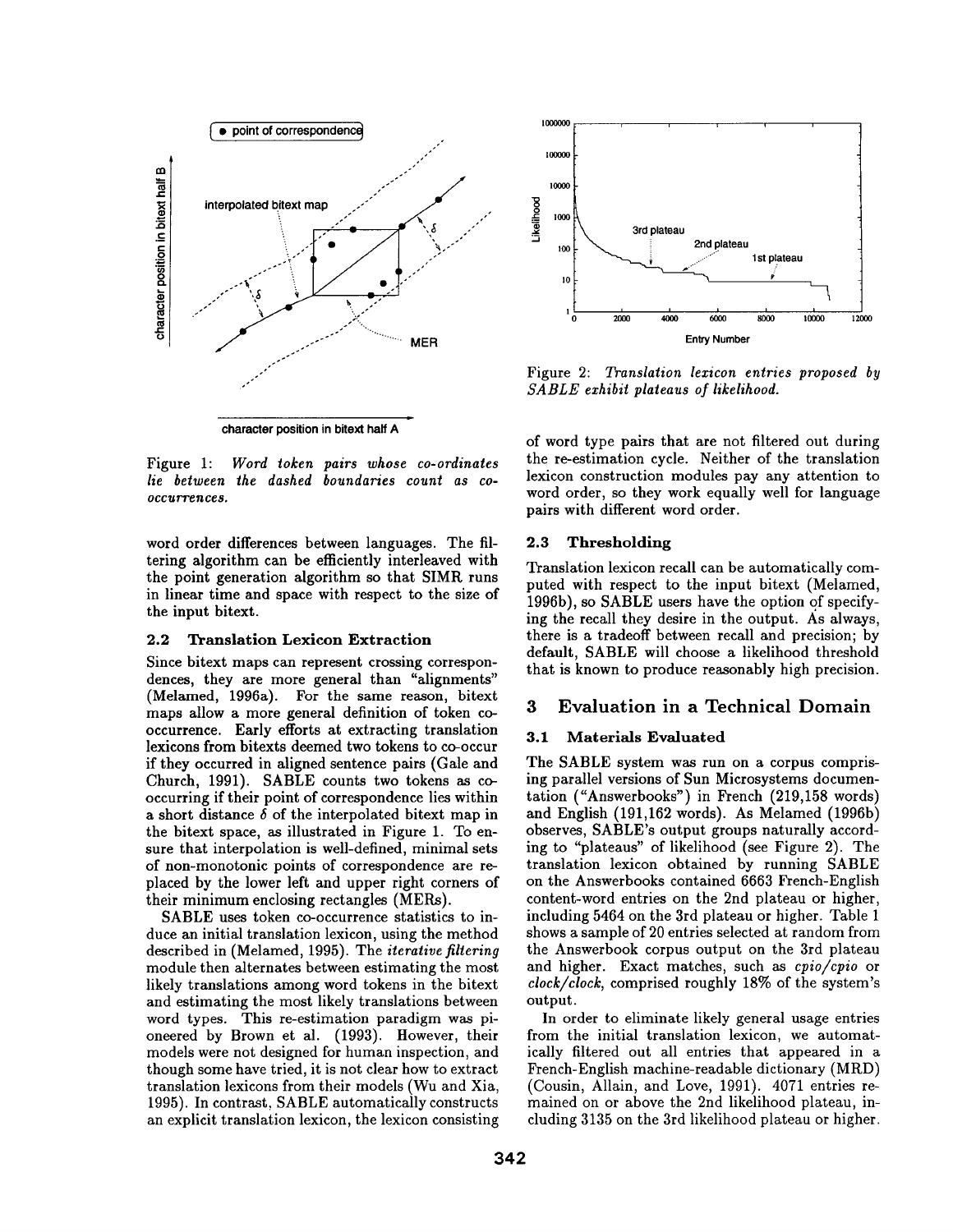| French                    | English        |
|---------------------------|----------------|
| constantes                | constants      |
| multi-fenêtrage           | windows        |
| risque                    | may            |
| extensions                | extensions     |
| exemple                   | such           |
| relâché                   | released       |
| rw-r                      | r              |
| reçus                     | received       |
| préalable                 | first.         |
| cpio                      | cpio           |
| sont                      | will           |
| $\operatorname{defaults}$ | defaults       |
| fn                        | fn             |
| alphabétique              | alphabetically |
| activée                   | activates      |
| machine                   | workstation    |
| mettre                    | turns          |
| connectés                 | connected      |
| bernard                   | spanky         |
| superutilisateur          | root           |

Table 1: *Random sample of SABLE output on software manuals.* 

In previous experiments on the Hansard corpus of Canadian parliamentary proceedings, SABLE had uncovered valid general usage entries that were not present in the Collins MRD (e.g. *pointillés/dotted*). Since entries obtained from the Hansard corpus are unlikely to include relevant technical terms, we decided to test the efficacy of a second filtering step, deleting all entries that had also been obtained by running SABLE on the Hansards. On the 2nd plateau or higher, 3030 entries passed both the Collins and the Hansard filters; 2224 remained on or above the 3rd plateau.

Thus in total, we evaluated four lexicons derived from all combinations of two independent variables: cutoff (after the 2nd plateau vs. after the 3rd plateau) and Hansards filter (with filter vs. without). Evaluations were performed on a random sample of 100 entries from each lexicon variation, interleaving the four samples to obscure any possible regularities. Thus from the evaluator's perspective the task appeared to involve a single sample of 400 translation lexicon entries.

#### **3.2 Evaluation** Procedure

Our assessment of the system was designed to reasonably approximate the post-processing that would be done in order to use this system for acquisition of translation lexicons in a real-world setting, which would necessarily involve subjective judgments. We hired six fluent speakers of both French and English at the University of Maryland; they were briefed on the general nature of the task, and given a data sheet containing the 400 candidate entries (pairs containing one French word and one English word) and a

"multiple choice" style format for the annotations, along with the following instructions.

- 1. If the pair clearly cannot be of help in constructing a glossary, circle "Invalid" and go on to the next pair.
- 2. If the pair can be of help in constructing a glossary, choose *one* of the following: 1
	- V: The two words are of the "plain vanilla" type you might find in a bilingual dictionary.
	- P: The pair is a case where a word changes its part of speech during translation. For example, "to have protection" in English is often translated as "être protégé" in Canadian parliamentary proceedings, so for that domain the pair protection/prot6g6 would be marked P.
	- I: The pair is a case where a direct translation is incomplete because the computer program only looked at single words. For example, if French 'immédiatement" were paired with English "right", you could select I because the pair is almost certainly the computer's best but incomplete attempt to be pairing "immédiatement" with "right away".
- 3. Then choose *one* or *both* of the following:
	- Specific. Leaving aside the relationship between the two words (your choice of P, V, or I), the word pair would be of use in constructing a *technical* glossary.
	- General. Leaving aside the relationship between the two words (your choice of P, V, or I), the word pair would be of use in constructing a *general usage* glossary.

Notice that a word pair could make sense in both. For example, "corbeille/wastebasket" makes sense in the computer domain (in many popular graphical interfaces there is a wastebasket icon that is used for deleting files), but also in more general usage. So in this case you could in fact decide to choose both "Specific" and "General". If you can't choose either "Specific" *or* "General', chances are that you should reconsider whether or not to mark this word pair "Invalid".

<sup>&</sup>lt;sup>1</sup> Since part-of-speech tagging was used in the version of SABLE that produced the candidates in this experiment, entries presented to the annotator also included a minimal form of part-of-speech information, e.g. distinguishing nouns from verbs. The annotator was informed that these annotations were the computer's best attempt to identify the part-of-speech for the words; it was suggested that they could be used as a hint as to why that word pair had been proposed, if so desired, and otherwise ignored.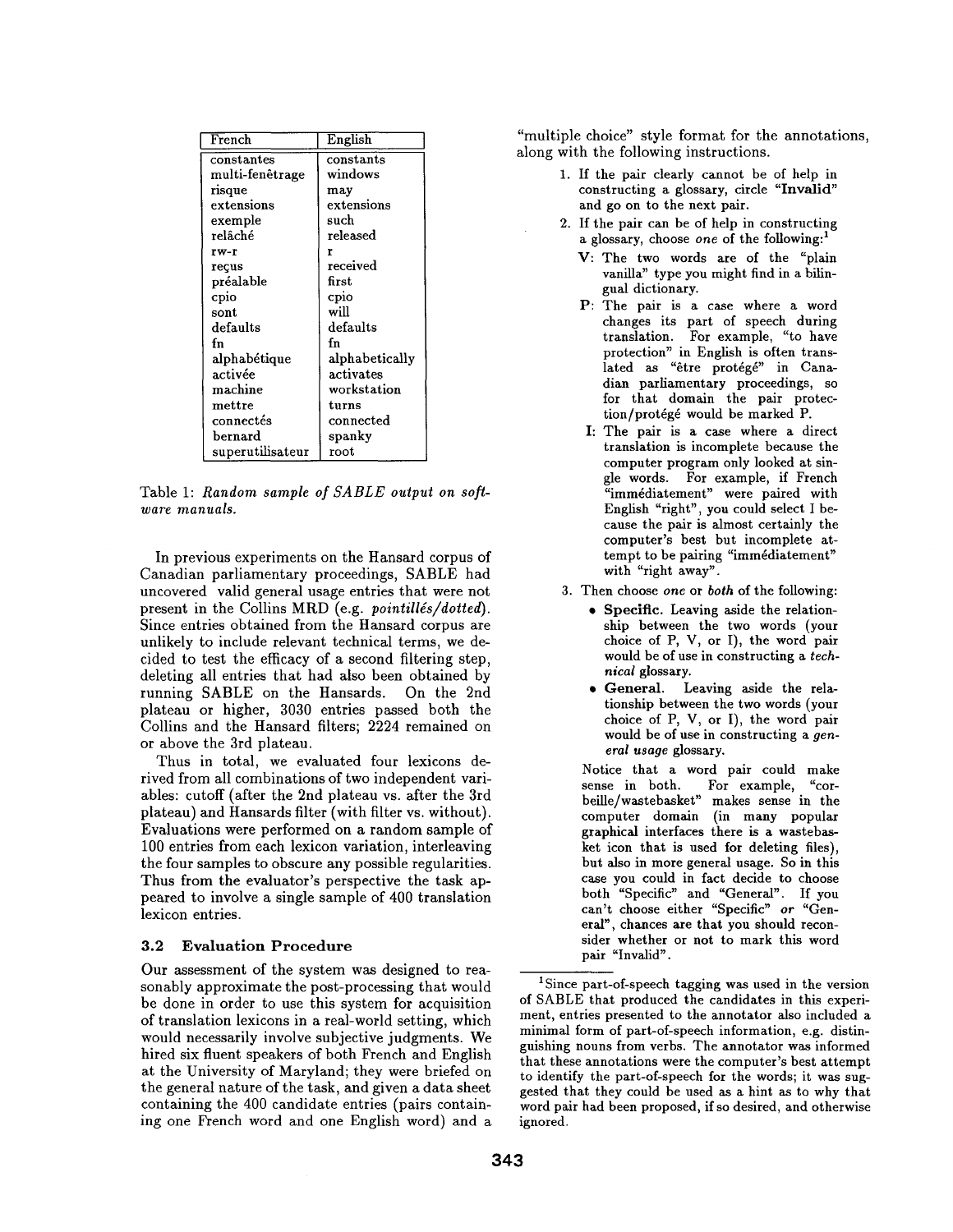4. If you're completely at a loss to decide whether or not the word pair is valid, just put a slash through the number of the example (the number at the beginning of the line) and go on to the next pair.

Annotators also had the option of working electronically rather than on hardcopy.

The assessment questionnaire was designed to elicit information primarily of two kinds. First, we were concerned with the overall accuracy of the method; that is, its ability to produce reasonable candidate entries whether they be general or domain specific. The "Invalid" category captures the system's mistakes on this dimension. We also explicitly annotated candidates that might be useful in constructing a translation lexicon, but possibly require further elaboration. The  $V$  category captures cases that require minimal or no additional effort, and the  $P$  category covers cases where some additional work might need to be done to accommodate the part-of-speech divergence, depending on the application. The  $I$  category captures cases where the correspondence that has been identified may not apply directly at the single-world level, but nonetheless does capture potentially useful information. Daille et al. (1994) also note the existence of "incomplete" cases in their results, but collapse them together with "wrong" pairings.

Second, we were concerned with domain specificity. Ultimately we intend to measure this in an objective, quantitative way by comparing term usage across corpora; however, for this study we relied on human judgments.

#### 3.3 Use of **Context**

Melamed (1996b) suggests that evaluation of translation lexicons requires that judges have access to bilingual concordances showing the contexts in which proposed word pairs appear; however, out-ofcontext judgments would be easier to obtain in both experimental and real-world settings. In a preliminary evaluation, we had three annotators (one professional French/English translator and two graduate students at the University of Pennsylvania) perform a version of the annotation task just described: they annotated a set of entries containing the output of an earlier version of the SABLE system (one that used aligned sub-sentence fragments to define term co-occurrence; cf. Section 2.2). No bilingual concordances were made available to them.

Analysis of the system's performance in this pilot study, however, as well as annotator comments in a post-study questionnaire, confirmed that context is quite important. In order to quantify its im: portance, we asked one of the pilot annotators to repeat the evaluation on the same items, this time giving her access to context in the form of the bilingual concordances for each term pair. These concordances contained up to the first ten instances of that pair as used in context. For example, given the pair *déplacez/drag,* one instance in that pair's bilingual concordance would be:

Maintenez SELECT enfoncé et déplacez le dossier vers l' espace de travail .

Press SELECT and drag the folder onto the workspace background .

The instructions for the in-context evaluation specify that the annotator should look at the context for every word pair, pointing out that "word pairs may be used in unexpected ways in technical text and words you would not normally expect to be related sometimes turn out to be related in a technical context."

Although we have data from only one annotator, Table 2 shows the clear differences between the two results.<sup>2</sup> In light of the results of the pilot study, therefore, our six annotators were given access to bilingual concordances for the entries they were judging and instructed in their use as just described.

# **4 Results**

# **4.1 Group Annotations**

A "group annotation" was obtained for each candidate translation lexicon entry based on agreement of at least three of the six annotators. "Tie scores" or the absence of a 3-of-6 plurality were treated as the absence of an annotation. For example, if an entry was annotated as "Invalid" by two annotators, marked as category V and Specific by two annotators, and marked as category P, Specific, and General by the other two annotators, then the group annotation would contain an "unclassified valid type" (since four annotators chose a valid type, but there was no agreement by at least three on the specific subclasification) and a "Specific" annotation (agreed on by four annotators). All summary statistics are reported in terms of the group annotation.

# 4.2 Precision

SABLE's precision on the Answerbooks bitext is summarized in Figure  $3<sup>3</sup>$  Each of the percentages being derived from a random sample of 100 observations, we can compute confidence intervals under a normality assumption; if we assume that the observations are independent, then 95% confidence intervals are narrower than one twentieth of a percentage point for all the statistics computed.

The results show that up to 89% of the translation lexicon entries produced by SABLE on or above the

 $2$ Again, this sample of data was produced by an older and less accurate version of SABLE, and therefore the percentages should only be analyzed relative to each other, not as absolute measures of performance.

<sup>&</sup>lt;sup>3</sup>The exact numbers gladly provided on request.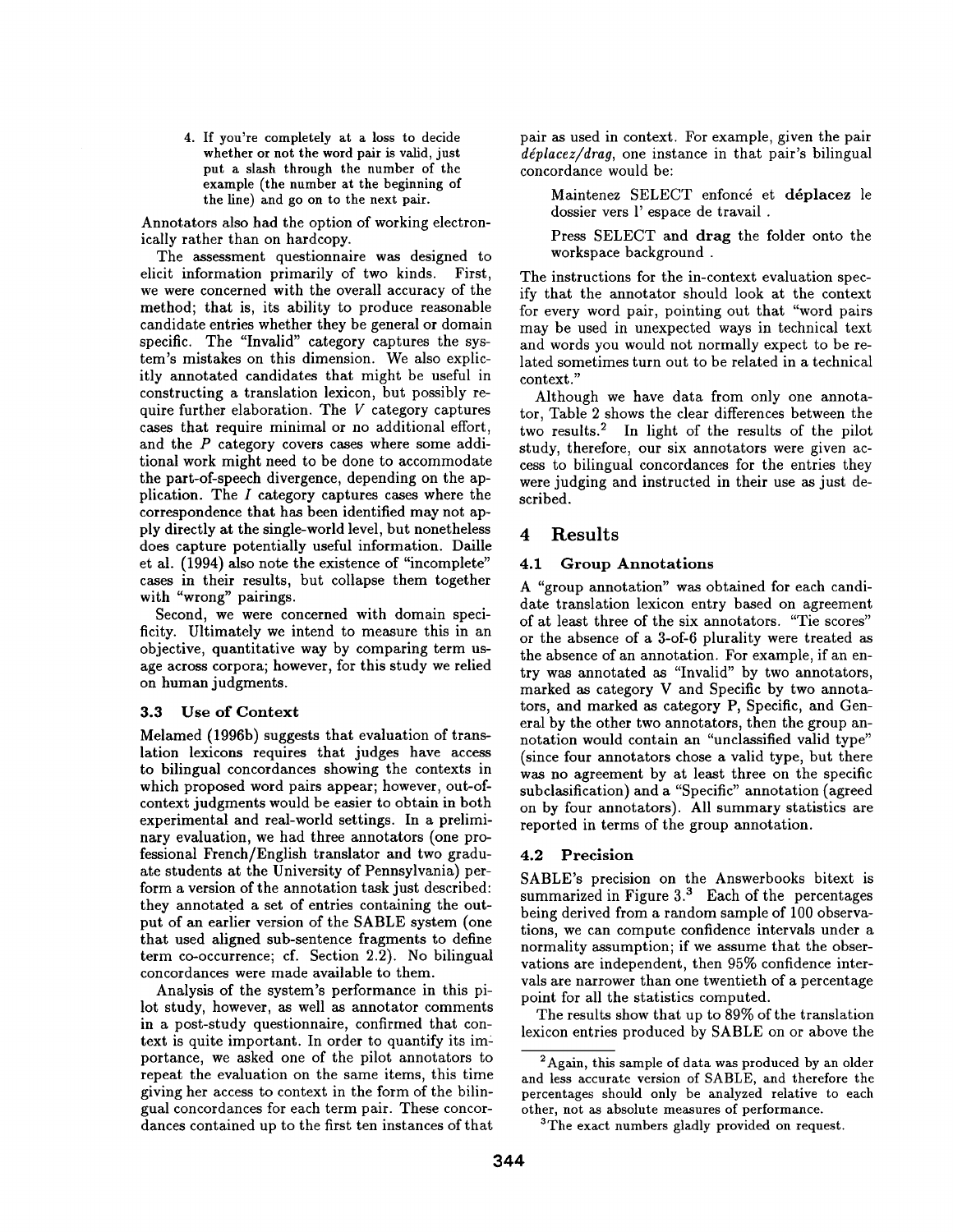|                              |               | %    | %          | All Valid<br>Entries | Domain-Specific<br>Onlv | General Usage<br>Onlv | Both |
|------------------------------|---------------|------|------------|----------------------|-------------------------|-----------------------|------|
| Out-of-Context<br>In-Context | 39.5<br>46.75 | 9.25 | -5.5<br>10 | 57.75<br>69.5        | 29.75<br>38             | $23.5\,$<br>23.25     | 3.5  |

Table 2: *Effect of in-context vs. out-of-context evaluation. All numbers are in*  $\%$ *. n = 400.* 



Figure 3: *Summary of filtered translation lexicon validily statistics.* 

3rd likelihood plateau "can be of help in constructing a glossary." Up to 56% can be considered useful essentially as-is (the V category alone). Including all entries on the 2nd plateau or higher provides better coverage, but reduces the fraction of useful entries to 81%. The fraction of entries that are useful as-is remains roughly the same, at 55%. At both recall levels, the extra Hansards-based filter had a detrimental effect on precision.

Note that these figures are based on translation lexicons from which many valid general usage entries have been filtered out (see Section 3). We can compute SABLE's precision on unfiltered translation lexicons for this corpus by assuming that entries appearing in the Collins MRD are all correct. 4 However, these are not the real figures of interest here, because we are mainly concerned in this study with the acquisition of domain-specific translation lexicons.

#### **4.3** Recall

Following Melamed (1996b), we adopt the following approach to measuring recall: the upper bound is defined by the number of different words in the bitext. Thus, perfect recall implies at least one entry containing each word in the corpus. This is a much more conservative metric than that used by Daille et al. (1994), who report recall with respect to a relatively

small, manually constructed reference set. Although we do not expect to achieve perfect recall on this criterion after general usage entries have been filtered out, the number is useful insofar as it provides a sense of how recall for this corpus correlates with precision. We have no reason to expect this correlation to change across domain-specific and general lexicon entries. For the unfiltered translation lexicons, recall on the 3rd likelihood plateau and above was 30.4%. When all entries on and above the 2nd plateau were considered, recall improved to 37.0%.



Figure 4: *Summary of filtered translation lexicon domain-specificity statistics.* 

| Hansards<br>Filter? | Plateau<br>Cutoff | Domain<br>Specific | General<br>Usage | %<br>Both |
|---------------------|-------------------|--------------------|------------------|-----------|
| Yes                 | 3rd               | 82                 | 37               | 35        |
| No                  | 3rd               | 71                 | 53               | 35        |
| Yes                 | 2nd               | 66                 | 27               | 22        |
| No                  | 2 <sub>nd</sub>   | 81                 |                  | 47        |

Table 3: *Domain-specificity of filtered translation lexicon entries.* 

#### **4.4 Domain Specificity**

Figure 4 demonstrates the effectiveness of the MRDand corpus-based filters, with details in Table 3. If we assume that translation pairs in the Collins MRD are not specific to our chosen domain, then domainspecific translation lexicon entries constituted only

<sup>4</sup>Result: 88.4% precision at 37.0% recall or 93.7% precision at 30.4% recall.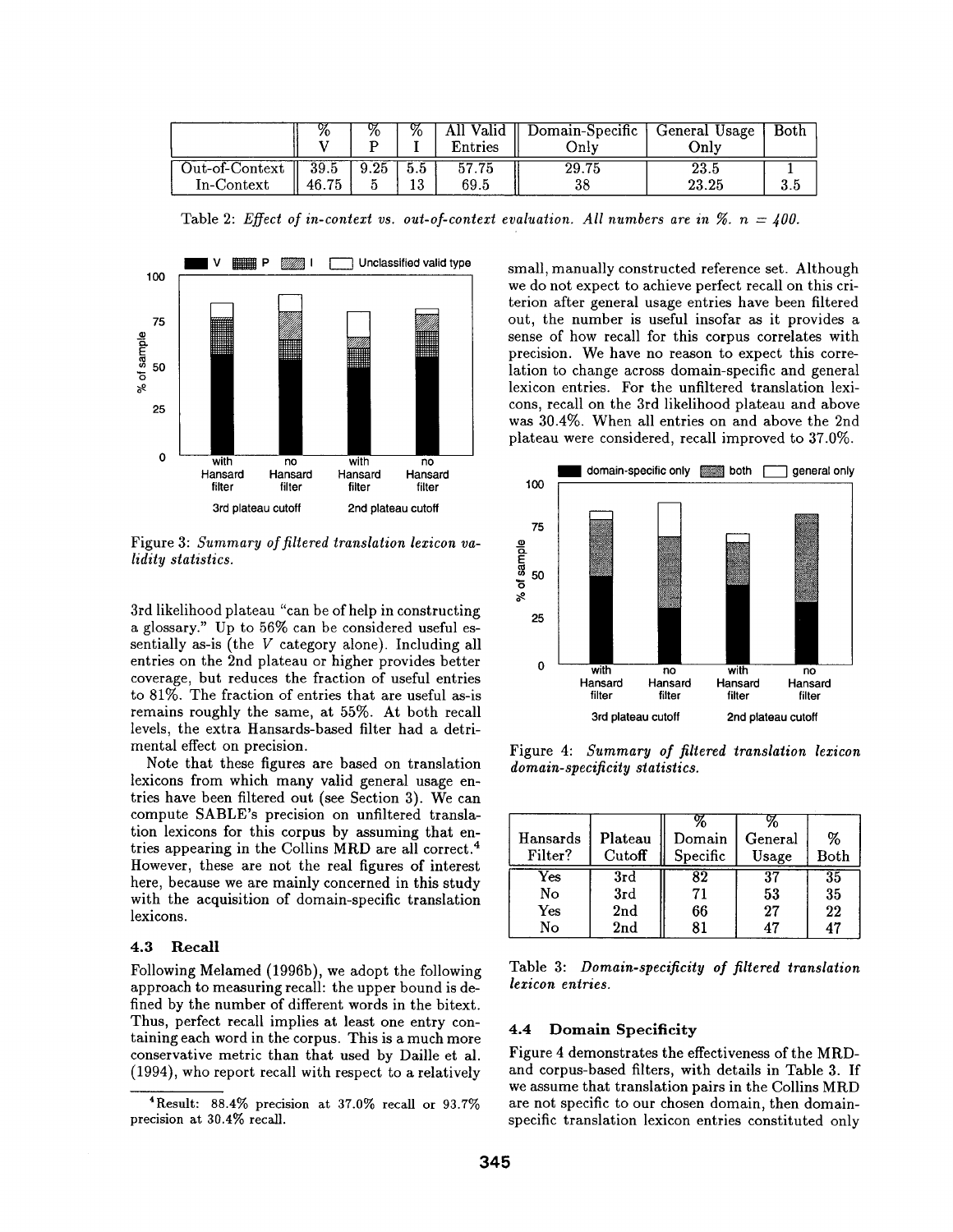| $\kappa$   A1                              | $\bf A2$ | $\mathbf{A3}$ | A4 | A5          | A6.  |
|--------------------------------------------|----------|---------------|----|-------------|------|
| $\kappa_1$ 0.70 0.44 0.59 0.82 0.90 0.82   |          |               |    |             |      |
| $\kappa_2$   0.62 0.67 0.72 0.74 0.55 0.73 |          |               |    |             |      |
| $\kappa_3$ 0.28 0.19 0.50 0.00 0.00 0.56   |          |               |    |             |      |
| $\kappa_4$   0.67 0.69 0.68                |          |               |    | $0.74$ 0.61 | 0.81 |

Table 4: *Infer-annotator agreement.* 

49% of SABLE's unfiltered output on or above the 2nd plateau and 41% on or above the 3rd plateau. The MRD filter increased this ratio to 81% and 71%, respectively. As noted in Section 4.2, the second filter, based on the Hansard bitext, reduced the overall accuracy of the translation lexicons. Its effects on the proportion of domain-specific entries was mixed: an 11% increase for the entries more likely to be correct, but a 15% decrease overall. The corpus-based filter is certainly useful in the absence of an MRD. However, our results suggest that combining filters does not always help, and more research is needed **to** investigate optimal filter combination strategies.

#### **4.5 Consistency of Annotations**

In order to assess the consistency of annotation, we follow Carletta (1996) in using Cohen's  $\kappa$ , a chancecorrected measure of inter-rater agreement. The  $\kappa$ statistic was developed to distinguish among levels of agreement such as "almost perfect, substantial, moderate, fair, slight, poor" (Agresti, 1992), and Carletta suggests that as a rule of thumb in the behavioral sciences, values of  $\kappa$  greater than .8 indicate good replicability, with values between .67 and .8 allowing tentative conclusions to be drawn. For each such comparison, four values of  $\kappa$  were computed:

- $\kappa_1$ : agreement on the evaluation of whether or not a pair should be immediately rejected or retained;
- $\kappa_2$ : agreement, for the retained pairs, on the type V, P, or I assigned to the pair;
- $\kappa_3$ : agreement, for the retained pairs, on whether to classify the pair as being useful for constructing a domain-specific glossary;
- $\kappa_4$ : agreement, for the retained pairs, on whether to classify the pair as being useful for constructing a general usage glossary.

In each case, the computation of the agreement statistic took into account those cases, if any, where the annotator could not arrive at a decision for this case and opted simply to throw it out. Resulting values for inter-rater reliability are shown in Table 4; the six annotators are identified as A1, A2,  $\dots$  A6; and each value of  $\kappa$  reflects the comparison between that annotator and the group annotation.

With the exception of  $\kappa_3$ , these values of  $\kappa$  indicate that the reliability of the judgments is generally reasonable, albeit not entirely beyond debate. The

outlandish values for  $\kappa_3$ , despite high rates of absolute agreement on that dimension of annotation, are explained by the fact that the  $\kappa$  statistic is known to be highly problematic as a measure of inter-rater reliability when one of the categories that can be chosen is overwhelmingly likely (Grove et al., 1981; Spitznagel and Helzer, 1985). Intuitively this is not surprising: we designed the experiment to yield a predominance of domain-specific terms, by means of the MRD and Hansards filters. Our having succeeded, there is a very high probability that the "Specific" annotation will be selected by any two annotators, because it appears so very frequently; as a result the actual agreement rate for that annotation doesn't actually look all that different from what one would get by chance, and so the  $\kappa$  values are low. The values of  $\kappa_3$  for annotators 4 and 5 emphasize quite clearly that  $\kappa$  is measuring not the level of absolute agreement, hut the distinguishability of that level of agreement from chance.

## **5 Conclusion**

In this paper, we have investigated the application of SABLE, a turn-key translation lexicon construction system for non-technical users, to the problem of identifying domain-specific word translations given domain-specific corpora of limited size. Evaluated on a very small (400,000 word) corpus, the system shows real promise as a method of processing small domain-specific corpora in order to propose candidate single-word translations: once likely general usage terms are automatically filtered out, the system obtains precision up to 89% at levels of recall very conservatively estimated in the range of 30-40% on domain-specific terms.

Of the proposed entries not immediately suitable for inclusion in a translation lexicon, many represent part-of-speech divergences (of the *protect/protégé* variety) and a smaller number incomplete entries (of the *immddiatement/right* variety) that would nonetheless be helpful if used as the basis for a bilingual concordance  $\operatorname{search}$  -- for example, a search for French segments containing *immddiatemeut* in the vicinity of English segments containing *right* would most likely yield up the obvious correspondence between *immédiatement* and *right away*. Going beyond single-word correspondences, however, is a priority for future work.

#### **6** Acknowledgments

The authors wish to acknowledge the support of Sun Microsystems Laboratories, particularly the assistance of Gary Adams, Cookie Callahan, and Bob Kuhns, as well as useful input from Bonnie Dorr, Ralph Grishman, Marti Hearst, Doug Oard, and three anonymous reviewers. Melamed also acknowledges grants ARPA N00014-90-J-1863 and ARPA N6600194C 6043.